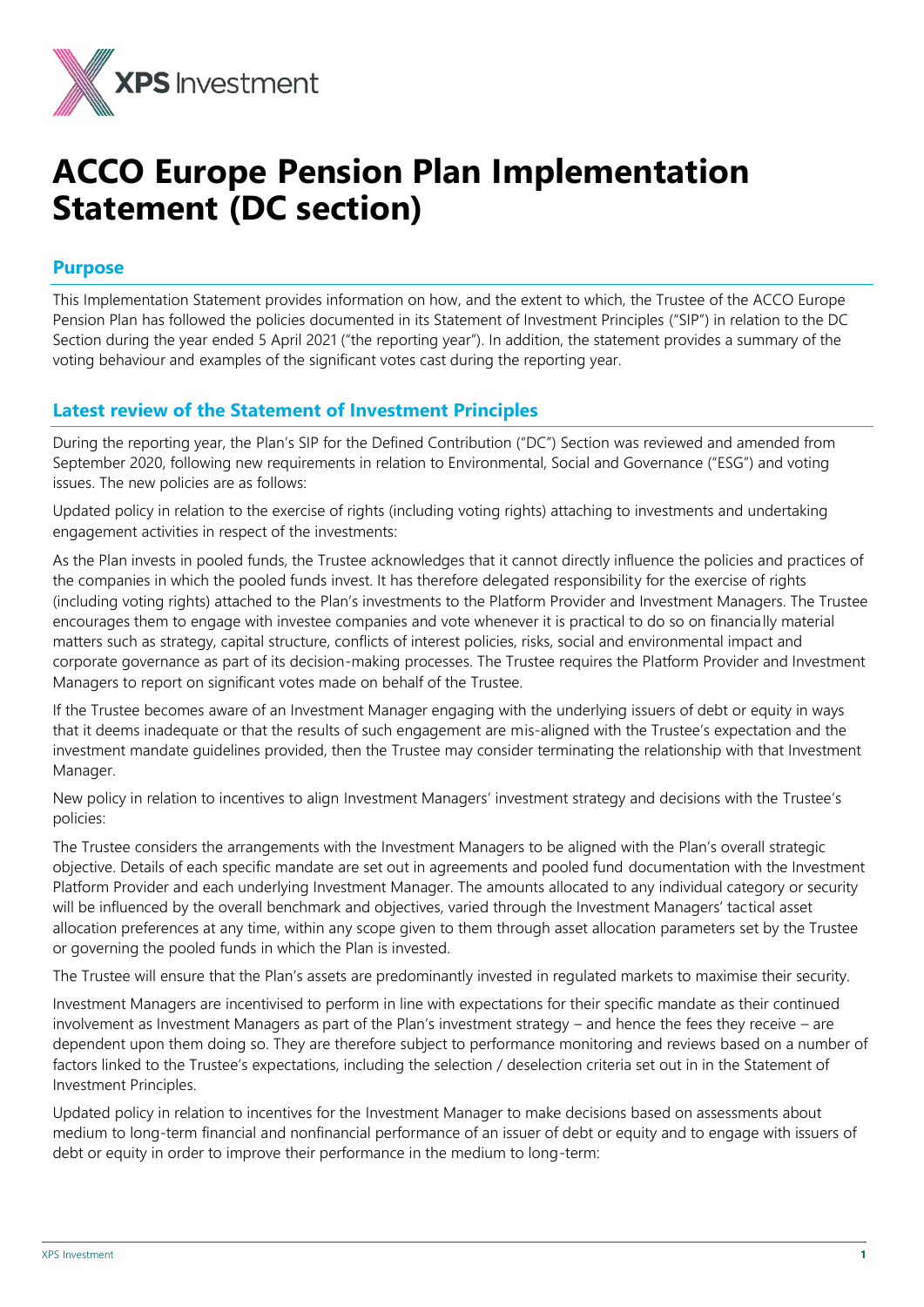

The Trustee encourages the Platform Provider and Investment Managers to make decisions in the long-term interests of the Plan. The Trustee expects engagement with the management of the underlying issuers of debt or equity and the exercising of voting rights, on the basis that such engagement can be expected to help the Platform Provider and Investment Managers to mitigate risk and improve long term returns. The Trustee also requires the Platform Provider and Investment Managers to take ESG factors and climate change risks into consideration within their decision-making as the Trustee believes these factors could have a material financial impact in the long-term. The Trustee therefore makes decisions about the retention of the Platform Provider and Investment Managers, accordingly.

New policy in relation to how the method (and time horizon) of the evaluation of the asset manager's performance and the remuneration for asset management services are in line with the Trustee's policies:

The Trustee receives quarterly performance monitoring reports for the Plan. If there are concerns, the Trustee may carry out a more in-depth review of a particular Investment Manager. The Investment Platform Provider will also attend Trustee meetings as requested.

Fund manager remuneration is considered as part of the manager selection process. It is also monitored regularly to ensure it is in line with the Trustee's policies and with fee levels deemed by the Trustee to be appropriate for the particular asset class and fund type.

New policy in relation to how the Trustee monitors portfolio turnover costs incurred by the asset manager, and how they define and monitor targeted portfolio turnover or turnover range:

The Trustee requires the Platform Provider to report on actual portfolio turnover at least annually, including details of the costs associated with turnover, including that within the underlying funds, how turnover compares with the range that the Platform Provider expects and the reasons for any divergence.

New policy in relation to the duration of the arrangement with the asset manager:

Appointments of Investment Managers are expected to be long-term, but the Trustee will review the appointment of the Platform Provider and Investment Managers in accordance with its responsibilities.

The previous version of the SIP had been in existence since September 2019 meaning that both SIPs were in force at different times during the reporting year.

# **Investment-related activity during the reporting year**

# **Platform Provider**

During the Plan year, the Platform Provider took steps to tilt a number of funds to a lower carbon exposure and include a fund with a specific ESG focus.

The Platform Provider established long-term inflation linked (CPI+) return objectives for the Aon Managed and Managed Core Retirement Pathway Funds at the start of 2021. These objectives are linked to providing an adequate level of retirement income and will be used to determine the strategic asset allocation for the Default Funds and monitor performance.

# **Trustee training**

Over the course of the reporting year, the Trustee received training on the new policies and wording required in the Statement of Investment Principles by 1 October 2020.

# **CMA Objectives**

The Trustee received training on how it could monitor performance of the investment consultant against the objectives set by the Trustee and on the requirement for the Trustee to submit a compliance statement to the CMA.

# **The Trustee's investment policies**

The Trustee's investment policies applicable to the Plan during the reporting year were as follows: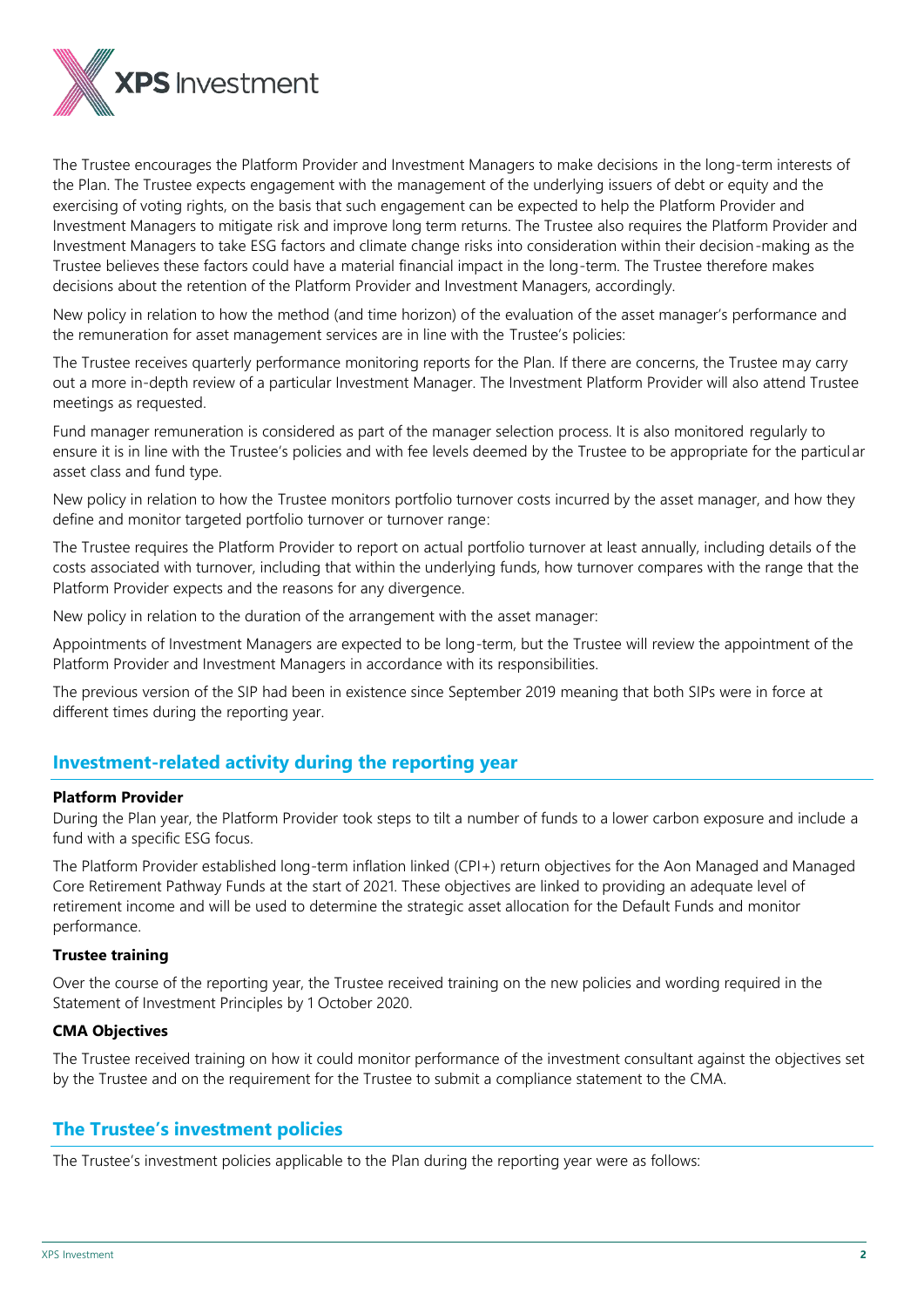

| Policy                                                                                                                                                                                                                                                             | How the policy was followed <sup>1</sup>                                                                                                                                                | The extent to which the policy was followed <sup>2</sup>                                                                                                                    |
|--------------------------------------------------------------------------------------------------------------------------------------------------------------------------------------------------------------------------------------------------------------------|-----------------------------------------------------------------------------------------------------------------------------------------------------------------------------------------|-----------------------------------------------------------------------------------------------------------------------------------------------------------------------------|
| Kinds of investments to be held                                                                                                                                                                                                                                    |                                                                                                                                                                                         |                                                                                                                                                                             |
| The Trustee's policy is to provide<br>members with investment vehicles<br>encompassing both real and<br>monetary assets.                                                                                                                                           | The range of investment options<br>available incorporates both real and<br>monetary assets.                                                                                             | The Trustee is satisfied that it followed the<br>policy in full over the period.                                                                                            |
| Balance between different<br>investments                                                                                                                                                                                                                           |                                                                                                                                                                                         |                                                                                                                                                                             |
| The amounts allocated to any<br>individual asset class will be<br>influenced by the choices made by<br>the members.                                                                                                                                                | Members are able to make their own<br>investment choice from the range of<br>options determined by the Trustee.<br>The options available to members                                     | The Trustee is satisfied that they followed<br>this policy in full over the period.                                                                                         |
| The Trustee's policy is to ensure<br>that the investment options made<br>available to members hold a<br>suitably diversified range of<br>securities, avoiding an undue<br>concentration of assets.                                                                 | include equities, bond funds, a cash fund<br>and a property and infrastructure fund.                                                                                                    |                                                                                                                                                                             |
| Choosing investments                                                                                                                                                                                                                                               |                                                                                                                                                                                         |                                                                                                                                                                             |
| The Trustee's policy is to regularly<br>review the investments over which<br>it retains control and to obtain<br>written advice about them when<br>necessary.                                                                                                      | The Trustee receives quarterly<br>investment reports which it uses to<br>monitor the DC Section's investments.<br>No investment decisions were taken<br>which required written advice.  | The Trustee is satisfied that it followed the<br>policy in full over the period.                                                                                            |
| Risks (measurement and<br>management)                                                                                                                                                                                                                              |                                                                                                                                                                                         |                                                                                                                                                                             |
| The Trustee has a number of<br>policies in respect of risk<br>management and measurement.<br>The following policies were of<br>relevance over the reporting year:                                                                                                  | The range of investment options made<br>available to members includes bond<br>funds, a cash fund and a property and<br>infrastructure fund.<br>The Trustee receives quarterly reporting | The Trustee is satisfied that it followed the<br>policy in full over the period.<br>The Trustee has only partially followed this                                            |
| Market risk: The Trustee's policy is<br>to address the risk of exposure to<br>volatile markets through the<br>availability of non-equity orientated<br>funds.                                                                                                      | from the Platform Provider                                                                                                                                                              | policy as reporting does not cover the<br>managers' approach to risk or provide the<br>Trustee with the underlying exposures to<br>monitor any unintended risk being taken. |
| Manager risk: The Trustee's policy<br>is to monitor the performance of<br>the investment managers against<br>the individual fund benchmarks and<br>objectives and to consider the<br>approach to risk in order to<br>highlight any unintended risk being<br>taken. |                                                                                                                                                                                         |                                                                                                                                                                             |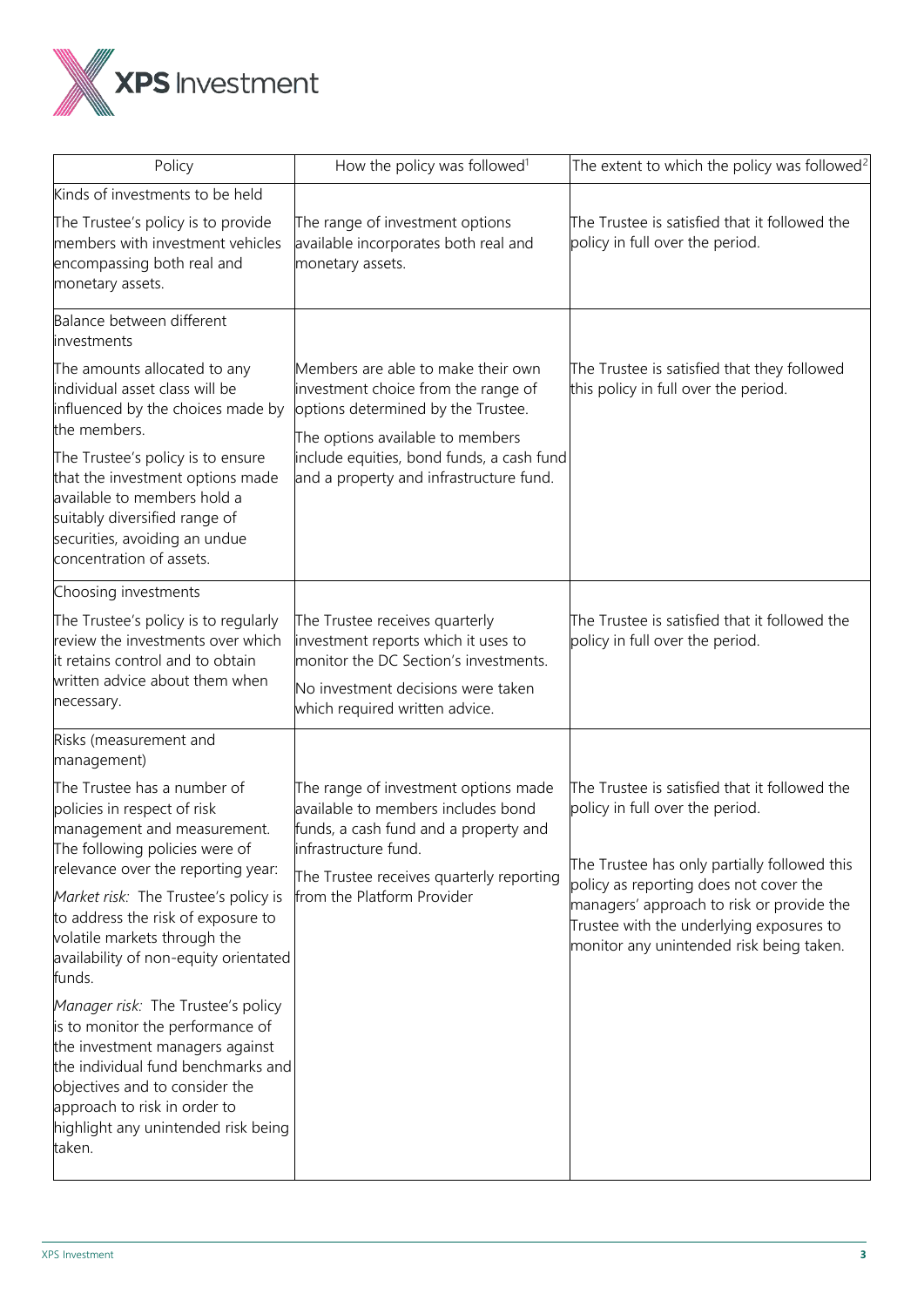

| Expected return                                                                                                                                                                                                                                                                                                                                                                                |                                                                                                                                                                                                                                                         |                                                                                                                                                                                                                                |
|------------------------------------------------------------------------------------------------------------------------------------------------------------------------------------------------------------------------------------------------------------------------------------------------------------------------------------------------------------------------------------------------|---------------------------------------------------------------------------------------------------------------------------------------------------------------------------------------------------------------------------------------------------------|--------------------------------------------------------------------------------------------------------------------------------------------------------------------------------------------------------------------------------|
| The Trustee's policy is to make<br>available a range of investment<br>funds with different risk-reward<br>characteristics that will allow<br>members to maintain the real value<br>of their fund whilst at the same time<br>providing them with the<br>opportunity to invest in assets<br>which are closely aligned to the way<br>in which they expect to convert<br>their fund at retirement. | options available to members which<br>include lifestyle funds targeting cash,<br>annuity or income drawdown.<br>Standalone funds are also available for<br>members who want to take more or less<br>risk.                                               | The Trustee made a range of investment The Trustee is satisfied that it followed the<br>policy in full over the period.                                                                                                        |
| Realisation of investments                                                                                                                                                                                                                                                                                                                                                                     |                                                                                                                                                                                                                                                         |                                                                                                                                                                                                                                |
| The Trustee's policy is to monitor<br>closely the extent to which any<br>by the Investment Managers.                                                                                                                                                                                                                                                                                           | The Platform Provider provides reports<br>and any updates on the funds to the<br>assets not readily realisable are held Trustee which allows them to monitor if<br>any assets are not readily realisable.                                               | The Trustee is satisfied that they followed<br>the policy to a reasonable extent over the<br>reporting period but acknowledges it has<br>little control over the underlying funds<br>selected by Aon as the Platform Provider. |
|                                                                                                                                                                                                                                                                                                                                                                                                | The closure of the LF Woodford Equity<br>Income Fund during the previous<br>reporting period has led to some assets<br>held by members not being readily<br>realisable. The Trustee will monitor the<br>progress of the liquidation of these<br>assets. |                                                                                                                                                                                                                                |
| ESG                                                                                                                                                                                                                                                                                                                                                                                            |                                                                                                                                                                                                                                                         |                                                                                                                                                                                                                                |
| The Trustee's policy is to delegate<br>the ongoing monitoring and<br>related to climate change to the<br>Plan's Investment Managers.                                                                                                                                                                                                                                                           | The Investment Managers have<br>responsibility for the ongoing<br>management of ESG risks and those monitoring and management of ESG<br>risks and those related to climate<br>change.                                                                   | The Trustee is satisfied that it followed the<br>policy in full over the period.                                                                                                                                               |
| Non-financial matters                                                                                                                                                                                                                                                                                                                                                                          |                                                                                                                                                                                                                                                         |                                                                                                                                                                                                                                |
| The Trustee's policy is to act in the<br>best interests of the beneficiaries of<br>the Plan when selecting, retaining<br>or realising investments. It has<br>neither sought nor taken into<br>account the beneficiaries' views on<br>risks including (but not limited to)<br>ethical, social and environmental<br>issues                                                                       | The Trustee seeks professional advice in<br>of the Plan to ensure any decisions it<br>makes are in the best interests of Plan<br>beneficiaries.                                                                                                         | The Trustee is satisfied that it followed the<br>relation to the management of the assets policy in full in relation to the investment<br>decisions it took over the period.                                                   |
| Voting rights                                                                                                                                                                                                                                                                                                                                                                                  |                                                                                                                                                                                                                                                         |                                                                                                                                                                                                                                |
| The Trustee has delegated<br>responsibility for the exercise of<br>rights (including voting rights)<br>attached to the Plan's investments                                                                                                                                                                                                                                                      | The underlying investment managers<br>vote in accordance with their internal<br>voting policies.                                                                                                                                                        | The Trustee is satisfied that it followed the<br>policy in full over the period.                                                                                                                                               |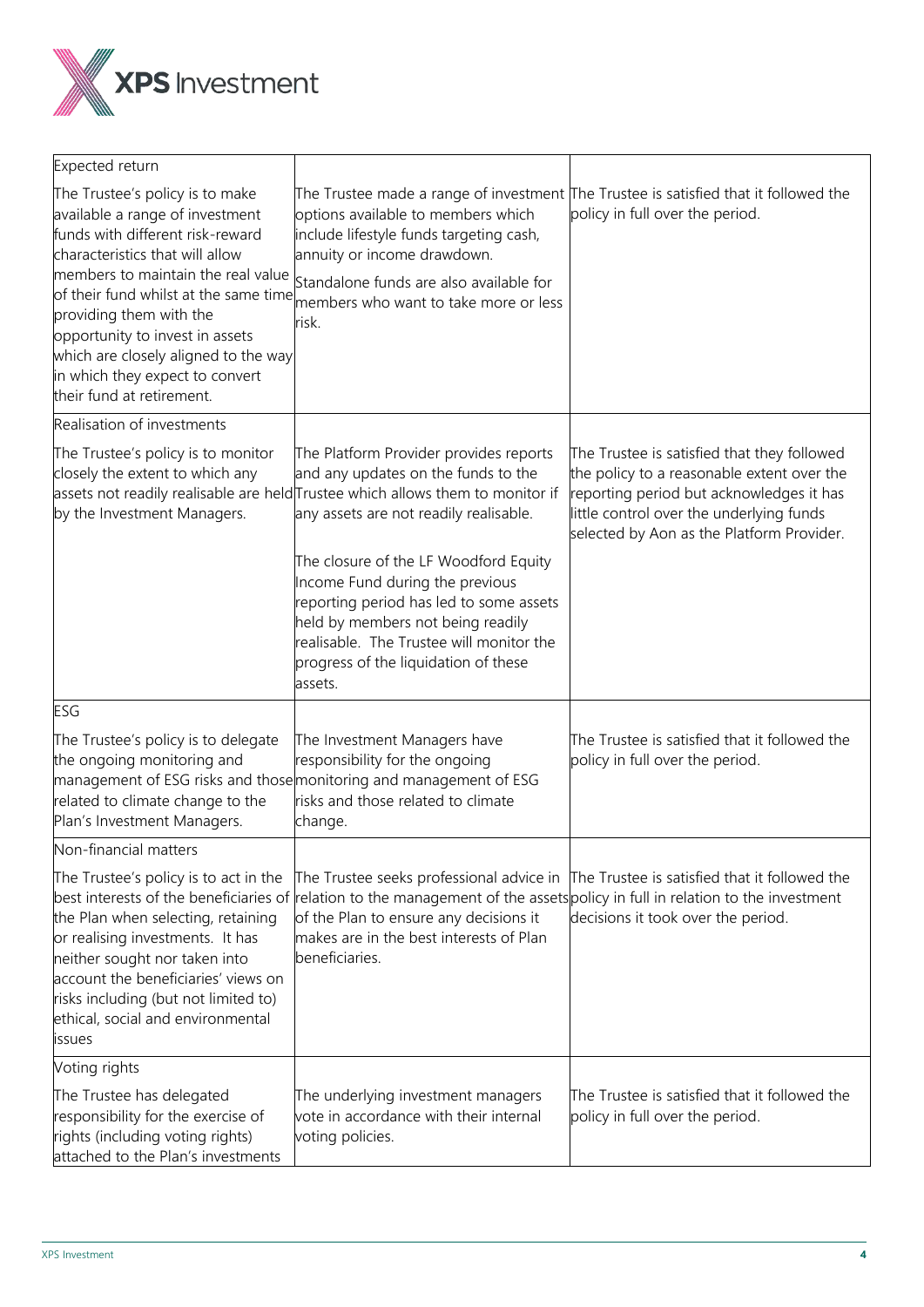

| to the Platform Provider and<br>Investment Managers.                                                                                                          |                                                                                                                             |                                                                                                                                                                                                                                               |
|---------------------------------------------------------------------------------------------------------------------------------------------------------------|-----------------------------------------------------------------------------------------------------------------------------|-----------------------------------------------------------------------------------------------------------------------------------------------------------------------------------------------------------------------------------------------|
| Stewardship/relationship with<br>managers                                                                                                                     |                                                                                                                             |                                                                                                                                                                                                                                               |
| policies in relation to the<br>stewardship of assets and the<br>ongoing relationship with the<br>investment manager as set out<br>elsewhere in this statement | The Trustee has established various The Trustee has yet to engage in any<br>meaningful way with the investment<br>managers. | The Trustee acknowledges that the policy<br>has not been followed during the reporting<br>year but its engagement with the Investment<br>Managers will be considered in conjunction<br>with a wider review of the investment<br>arrangements. |

# **Voting**

The Trustee has delegated responsibility for the exercise of rights (including voting rights) attached to the Plan's investments to the Investment Managers and its policy is to encourage them to engage with investee companies and vote whenever it is practical to do so on financially material matters including those deemed to include a material ESG and/or climate change risk in relation to those investments.

All funds offered to members are from the Aon Managed Fund range, accessed via a life assurance policy issued by Scottish Equitable plc. The Aon Managed Funds invest in a range of underlying third party funds. The voting rights sit with the underlying investment managers.

The main asset class where the Investment Managers will have voting rights is equities. The Plan has exposure to public equities, in UK and overseas markets through equity funds and as part of the strategy for the Pathway and multi asset funds in which the Plan invests:

- Aon Managed Retirement and Managed Core Retirement Pathway Funds
- Aon Managed and Managed Core Initial Growth Phase Fund
- Aon Managed Active Global Equity Fund
- Aon Managed Active UK Equity Fund
- Aon Managed Property and Infrastructure Fund
- Aon Managed and Managed Core Diversified Asset Fund
- Aon Managed UK Equity (Legacy) Fund
- Aegon BlackRock UK Equity Index
- Aegon LGIM Ethical Global Equity Index

Aon Investment Limited (AIL), as the appointed investment manager for the Plan, appoints underlying asset managers to achieve the objective of the default strategy and each self-select fund. The Trustee delegates the monitoring of ESG integration and stewardship quality to AIL and AIL has confirmed that all equity and fixed income managers have been rated 2 or above using its four-tier ESG ratings criteria. This means that all the appointed asset managers are at least aware of potential ESG risks in the investment strategy and have taken some steps to identify, evaluate and potentially mitigate these risks.

AIL have provided the following statement of Manager Voting and Engagement Activity in relation to the Plan's holdings in the Aon Managed Funds.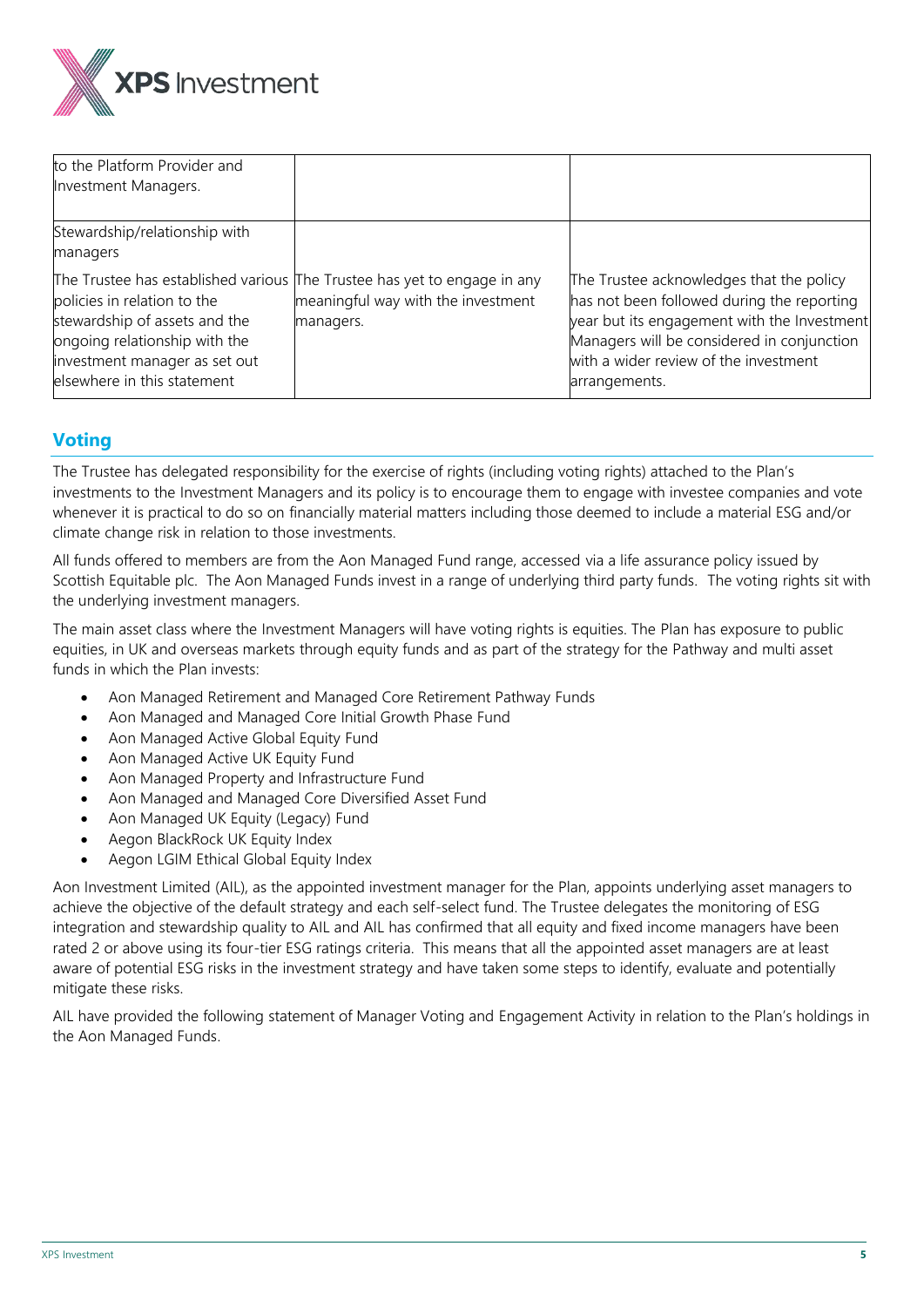

# Investment manager voting and engagement activity

AIL have undertaken a considerable amount of engagement activity over the period, examples of which have been outlined within this statement. AIL held around 21 ESG specific meetings predominantly covering the equity and fixed income managers that are invested in by AIL across all delegated funds in which AIL's clients invest. At these meetings, AIL were able to analyse and discuss the voting and engagement activities undertaken during calendar year 2019 and 2020, highlighting areas of improvement and discussing manager strategy in the area of RI.

#### Engagement Example: Passive Manager

Over the period, AIL's Engagement Programme maintained a dialogue with one of its leading global asset managers on behalf of many of Aon's schemes which invest with the manager, including the Plan through the default strategy. This culminated towards the end of the year in a discussion with their Global Head of Stewardship with respect to numerous areas of concern regarding stewardship, in particular the manager's ability to demonstrate commitment to publicly stated climate change goals. Discussions were helpful regarding the following:

- AIL's analysis of the manager's voting actions over the period showed that the manager had not been voting in a manner consistent with their public pledges nor rhetoric on the importance of sustainability issues. The manager acknowledged that there was a disconnect between voting decisions made in the first half of 2020, but that they had markedly changed their voting policies in the second half of 2020, and provided reassurance that, moving forward, voting decisions would better align with the manager's stated position on such ESG matters.
- AIL expressed concern that, given the level of potential influence the manager has, the manager was unable to bring shareholder resolutions to those companies with which it had reason to engage. Reasons for this are regulatory and concern regarding its investor classification status. The manager acknowledged AIL's concern and agreed to follow up with further detail. While the manager's situation has not yet changed, it is possible that regulatory restrictions may be eased in the future allowing the manager to use shareholder resolutions as a tool. The manager has since stated its intention to use its vote for shareholder resolutions brought by other organisations to greater effect.

The manager has since provided further information on how they are updating their policies in a manner consistent with their strategy of intensifying engagement on sustainability. For example, in areas such as the transition to the low carbon economy; diversity, equity and inclusion; and voting on shareholders proposals.

AIL welcome the improved stance on ESG issues from the manager and their proactive updating of their policies to more closely align with their responsible investment goals. AIL will continue to monitor and engage with the manager, scrutinising their voting and engagement actions. AIL is encouraged that manager plans to strengthen their influence with invested companies to better effect, especially the changed stance around supporting appropriate shareholder proposals.

# Voting and Engagement

# Equity Funds

Over the year, the Plan was invested in several funds which held equity exposure. AIL appoints a number of underlying asset managers within each fund. The following section describes the voting behaviour, including examples of significant votes and engagement activity for the funds that were in place for the majority of the reporting year.

All equity managers utilise third party proxy voting service providers (typically Institutional Shareholder Services ("ISS") and Glass Lewis) for various services such as providing vote recommendations or research.

# Aon Managed Retirement Pathway Funds, Aon Managed Initial Growth Phase Fund and Aon Managed Diversified Asset **Fund**

The Aon Managed Retirement Pathway Funds (the default) and the Aon Managed Diversified Asset Fund invested in six underlying passive equity funds over the period. The Aon Managed Initial Growth Phase Fund, which is available as a selfselect fund invested in five underlying passive equity funds.

The voting activity undertaken over the year for each underlying fund to 31 March 2021 is shown below: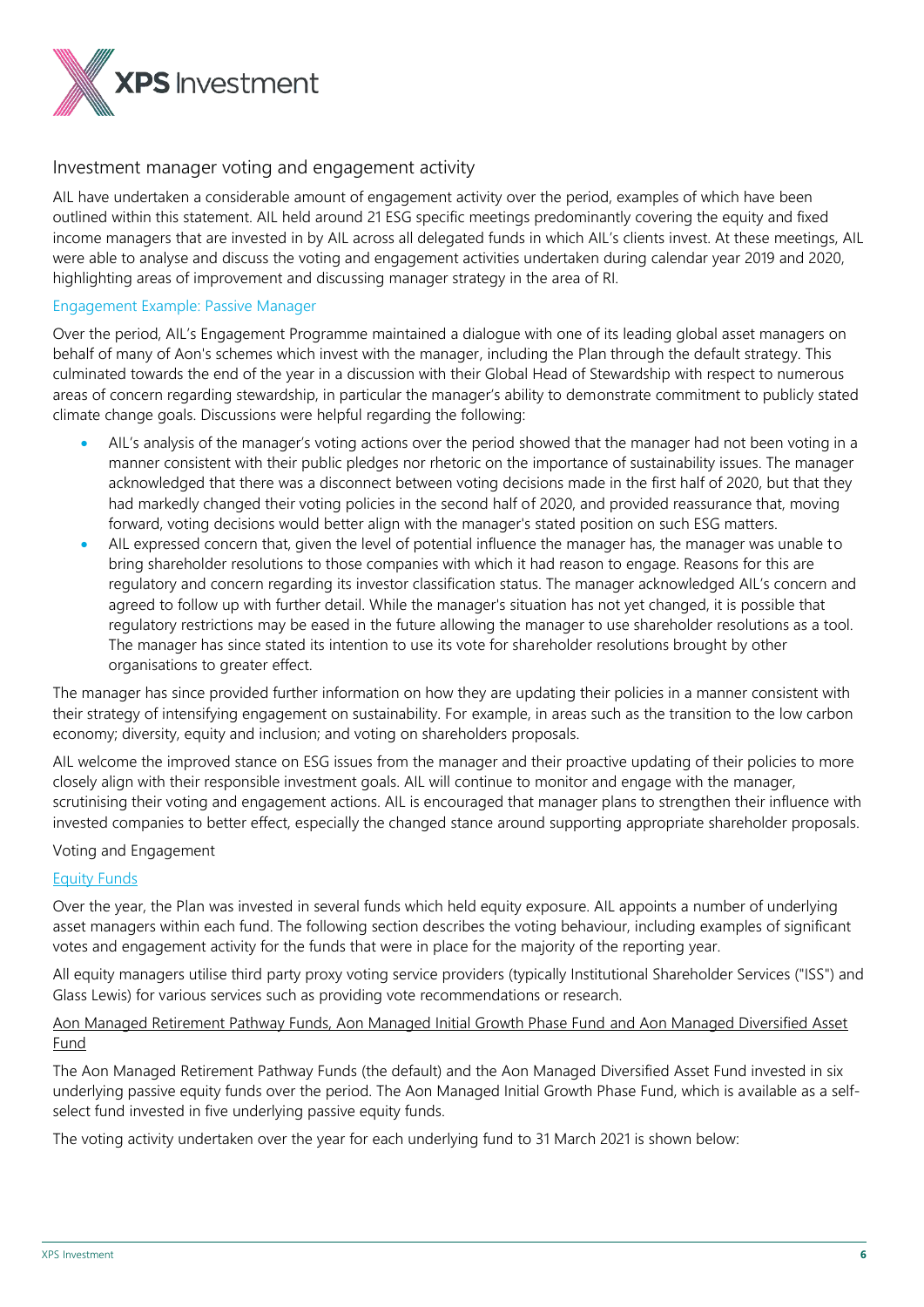

| Underlying fund                                                      | % proposals | % votes cast |           | % votes Aon Managed Aon Managed Aon Managed |                   |                    |
|----------------------------------------------------------------------|-------------|--------------|-----------|---------------------------------------------|-------------------|--------------------|
|                                                                      | voted       | against      | abstained | Retirement                                  | Initial Growth    | <b>Diversified</b> |
|                                                                      |             | management   |           | Pathway Funds                               | <b>Phase Fund</b> | <b>Asset Fund</b>  |
| BlackRock MSCI World Index Funds                                     | 90.7%       | 7.3%         | 0.7%      | Yes                                         | Yes               | Yes                |
| BlackRock Emerging Market Index<br>Fund                              | 96.8%       | 9.2%         | 2.8%      | Yes                                         | Yes               | Yes                |
| <b>BlackRock Global Developed</b><br>Fundamental Weighted Index Fund | 90.7%       | 6.0%         | 0.7%      | Yes                                         | Yes               | Yes                |
| BlackRock Global Minimum Volatility<br>Index Fund                    | 96.4%       | 3.8%         | 0.5%      | Yes                                         | Yes               | Yes                |
| <b>BlackRock Currency Hedged MSCI</b><br>World Index Fund            | 90.7%       | 7.3%         | 0.7%      | Yes                                         | <b>No</b>         | Yes                |
| LGIM Global Developed Four Factor<br>Scientific Beta Index Fund      | 99.9%       | 18.0%        | 0.2%      | Yes                                         | Yes               | Yes                |

Source: Aon Investments Limited, BlackRock, LGIM.

# Aon Managed Core Retirement Pathway Funds, Aon Managed Core Initial Growth Phase Fund and Aon Managed Core Diversified Asset Fund

The Aon Managed Core Retirement Pathway Funds (available as a self-select option), Aon Managed Core Initial Growth Phase Fund (available as a self-select fund) and the Aon Managed Core Diversified Asset Fund (available as a self-select fund) invested in seven underlying passive equity funds over the period.

The voting activity undertaken over the year for each underlying fund to 31 March 2021 is shown below:

| <b>Underlying fund</b>                       | % votes cast<br>% votes<br>% proposals |            |           | Aon Managed Aon Managed Aon Managed |                     |                    |
|----------------------------------------------|----------------------------------------|------------|-----------|-------------------------------------|---------------------|--------------------|
|                                              | voted                                  | against    | abstained | Core                                | Core Initial        | Core               |
|                                              |                                        | management |           | Retirement                          | <b>Growth Phase</b> | <b>Diversified</b> |
|                                              |                                        |            |           | Pathway                             | <b>Fund</b>         | <b>Asset Fund</b>  |
|                                              |                                        |            |           | <b>Funds</b>                        |                     |                    |
| BlackRock MSCI World Index Funds             | 90.7%                                  | 7.3%       | 0.7%      | Yes                                 | Yes                 | Yes                |
| BlackRock UK Equity Index Fund*              | 98.8%                                  | 5.4%       | 1.9%      | Yes                                 | Yes                 | Yes                |
| BlackRock US Equity Index Fund               | 100.0%                                 | 2.8%       | 0.1%      | Yes                                 | Yes                 | Yes                |
| BlackRock European Equity Index Fund         | 76.8%                                  | 12.3%      | 0.8%      | Yes                                 | Yes                 | Yes                |
| BlackRock Japanese Equity Index Fund         | 100.0%                                 | 2.0%       | 0.0%      | Yes                                 | Yes                 | Yes                |
| BlackRock Pacific Rim Equity Index Fund      | 99.6%                                  | 9.9%       | 0.1%      | Yes                                 | Yes                 | Yes                |
| LGIM Global Developed Four Factor Scientific | 99.9%                                  | 18.0%      | 0.2%      | Yes                                 | Yes                 | Yes                |
| Beta Index Fund                              |                                        |            |           |                                     |                     |                    |

Source: Aon Investments Limited, BlackRock, LGIM.

\*Also available as a self-select fund

#### Voting example: Chevron Corporation (May 2020)

An example of a significant vote is when BlackRock voted against the Board's recommendations in May 2020, by voting in support of a shareholder proposal requesting that Chevron report on how the company's lobbying aligns with the goals of the Paris Agreement.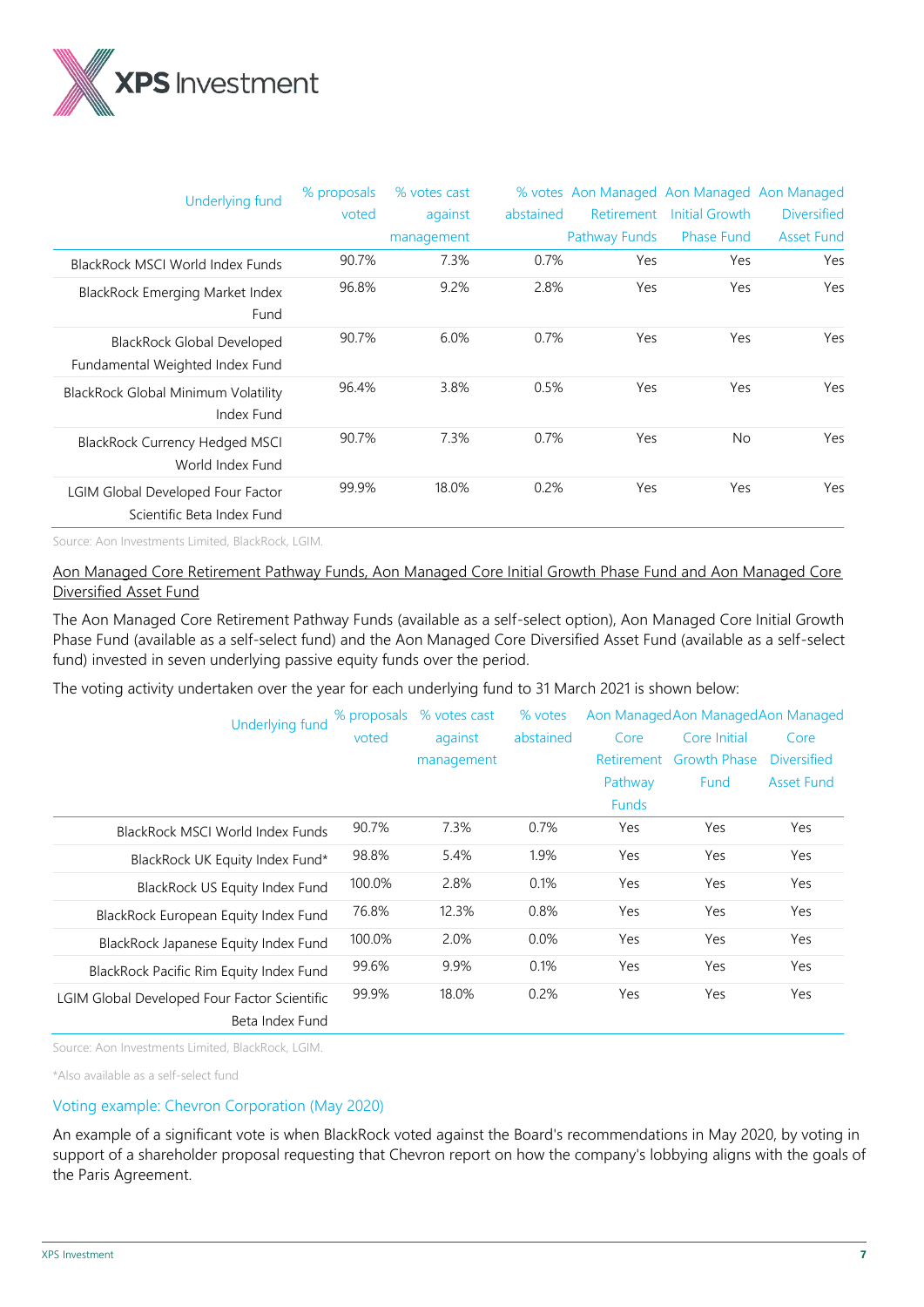

While BlackRock acknowledged that Chevron has been responsive to investors and transparent in their reporting, they felt that increased transparency around political spending and lobbying relating to climate risk and the low carbon transition would strengthen the company's disclosure. Recent engagements leading up to the annual general meeting have given BlackRock the impression that Chevron is aligned with the spirit of this proposal, as it has articulated a desire to provide more clarity for investors on its internal climate considerations and associated political lobbying. BlackRock believe enhanced disclosure will help investors better understand the company's political activities in the context of policy that supports the transition to a lower carbon economy including the goal of the Paris Agreement to limit global warming to no more than two degrees Celsius, which the company supports.

# Engagement example: Proctor and Gamble

An example of engagement carried out by LGIM over 2020 was with Proctor and Gamble ("P&G"). P&G uses both forest pulp and palm oil as raw materials within its household goods products. A key issue identified by LGIM was that the company has only obtained certification from the Roundtable on Sustainable Palm Oil for one third of its palm oil supply, despite setting a goal for 100% certification by 2020. Furthermore, two of their Tier 1 suppliers of palm oil were linked to illegal deforestation.

Following a resolution proposed by Green Century that P&G should report on its effort to eliminate deforestation (that was voted on in October 2020), LGIM engaged with P&G, the resolution proponent, and with the Natural Resource Defence Counsel to fully understand the issues and concerns.

Through this round of engagements, LGIM decided to support this resolution as, although P&G has introduced several objectives and targets to ensure their business does not impact deforestation, LGIM felt it was not doing as much as it could. LGIM has asked P&G to respond to the CDP Forests Disclosure and continue to engage on the topic and push other companies to ensure more of their pulp and wood is from FSC-certified sources.

#### Aon Managed Global Impact Fund

The Aon Managed Global Impact Fund invested in three underlying active impact equity funds. This Fund was added to the Aon Managed Retirement Pathway Funds from January 2021.

The voting activity undertaken over the year for each underlying fund to 31 March 2021 is shown below:

| Underlying fund                            | % proposals voted | % votes cast against<br>management | % votes abstained |
|--------------------------------------------|-------------------|------------------------------------|-------------------|
| Mirova Global Sustainability Equity Fund   | 100.0%            | 12.0%                              | 5.0%              |
| Nordea Global Climate and Environment Fund | 83.9%             | 8.8%                               | 0.1%              |
| <b>Baillie Gifford Positive Change</b>     | 95.2%             | 2.5%                               | 0.6%              |

Source: Aon Investments Limited, Baillie Gifford, Nordea & Mirova

# Voting example: Oracle Corporation

In November 2020, Mirova voted against the management of Oracle Corporation on the resolution to approve compensation for named executive officers. Mirova believed that a vote against management was warranted because there are no environmental or social criteria attached to either the company's short- or long-term incentive plans.

Ahead of the voting season, Mirova contacted Oracle to express their concerns; it was made clear that Mirova does not support CEO remuneration packages that do not include Corporate Social Responsibility (CSR) criteria. This vote is considered significant as it relates to Mirova's core philosophy on responsible corporate governance. The outcome of this vote was that it was approved by a majority of shareholders.

# Voting example: Linde Plc

In July 2020, Nordea voted against the management of Linde Plc on the resolution to approve compensation for name executive officers. No intent was communicated to the company ahead of the vote. Nordea's rationale for voting against the proposed remuneration was that bonuses and share based incentives should only be paid when management reach is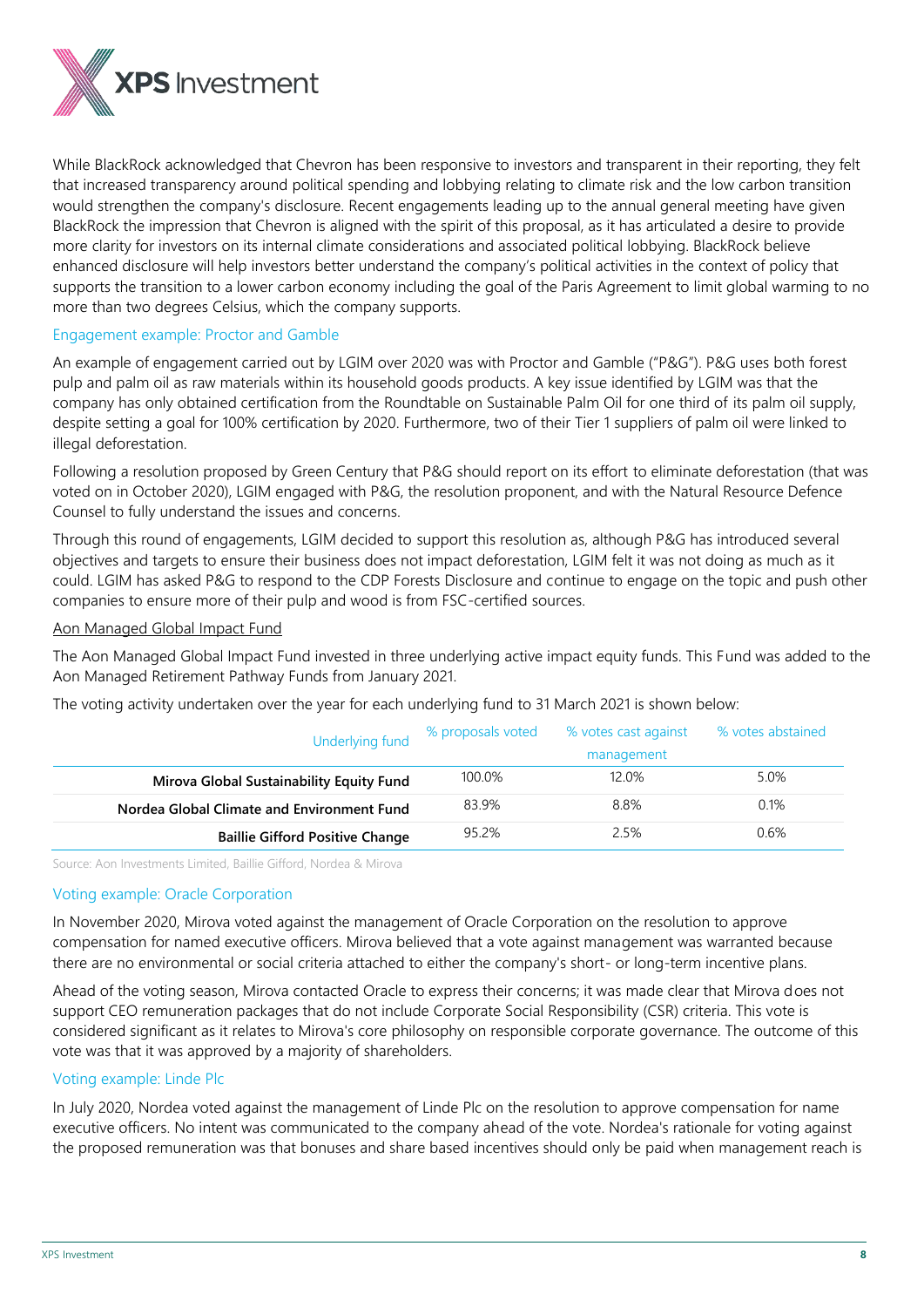

clearly defined, together with relevant targets which are aligned with the interests of shareholders. The outcome of this vote was that it was approved by a majority of shareholders.

This was a significant vote based on the portfolio weight of the company at the time of voting and the alignment to Nordea's Corporate Governance Principles.

#### Engagement example: Alphabet

Baillie Gifford attended Alphabet's quarterly ESG call in June 2020, where they submitted several questions ahead of the meeting regarding how the company will respond to shareholder concerns raised at the annual general meeting, particularly on human rights. They also asked about how Google plans to incorporate explainable artificial intelligence across its business and how this would improve the transparency of its algorithms. The call was hosted by Investor Relations and Google's Head of Sustainability and mainly focused on the social and environmental concerns of shareholders. During the call, Google made a commitment to including a human rights representative on the next call in September.

Topics addressed during Alphabet's September ESG call included: content moderation (positive results from increased AI interventions with full details including in the now quarterly Transparency Reports), human rights (the company has changed its algorithms following a close review of its approach to hate speech in 2019, while human rights analysis is being embedded as a core part of product development) and modern slavery (Google has joined a group of companies led by the Responsible Business Alliance to examine claims of forced labour in its supply chains in China). Baillie Gifford wish to dig deeper into these topics and continue to seek closer engagement with management.

#### Engagement example: Orpea

Since 2018, Mirova's ESG analyst in charge of the healthcare sector led on engagement with Orpea on a Social - Public Health theme. Mirova engaged in dialogue after the French Comité Consultatif National d'Ethique C63 (CCNE) issued a report bringing forward some concerning trends within the public elderly care sector. Through the support of elderly people in various regions around the world, Orpea offers significant social opportunities. Mirova engaged with Orpea on the key ESG risks facing the dependency care sector; their engagement with the company aims at continuously challenging the company on employees' and residents' treatments, helping Orpea define their CSR roadmap and sharing best practices and KPIs.

Mirova have held several discussions with the company's Sustainability teams mostly via calls. Dialogue has continuously improved and they continue to have frequent discussions with the company.

As Orpea is caring for very high-risk patients in the context of the COVID19 pandemic, Mirova is monitoring the company very closely. They held discussions with the company throughout 2020 to ensure that patients remain safe and that appropriate measures have been put in place to prevent the COVID19 virus from spreading. Additionally, they engaged with the company on the vaccination programs. To date, they believe that the company has put in place appropriate protective measures to limit the intrusion of the virus and is offering a fairly reactive approach to crisis management.

Mirova aim to continue engaging with the company regarding resident & employee protection, the development of Orpea's ESG strategy and to ensure its ability to retain talent and to train them in a context of skills shortage.

#### Engagement example: International Flavours & Fragrances

Nordea's Responsible Investment team has engaged with International Flavours & Fragrances (IFF) since 2018. The main objective of this engagement is Deforestation. This is aligned with the environmental objectives of the Nordea Global Climate and Environment Fund and is highly relevant with regards to Sustainable Development Goal 6, Clean water, and Sustainable Development Goal13. Climate Action.

Nordea spoke with the Vice president of Global Sustainability, Kip Cleverly, to delve deeper into the issue and gain insights into the current and future position of IFF.

With regards to traditional sources of deforestation such as palm oil plantations, the company was able to disclose that IFF will reach 100% RSPO certified palm oil by the end of 2020. This is joined by a sustainable sourcing of palm oil policy, which was introduced in 2015, together with their 2020 goal. Beyond their current commitments the company is also looking to broaden some positions and are working with the Rainforest Alliance and The Union for Ethical Bio Trade, two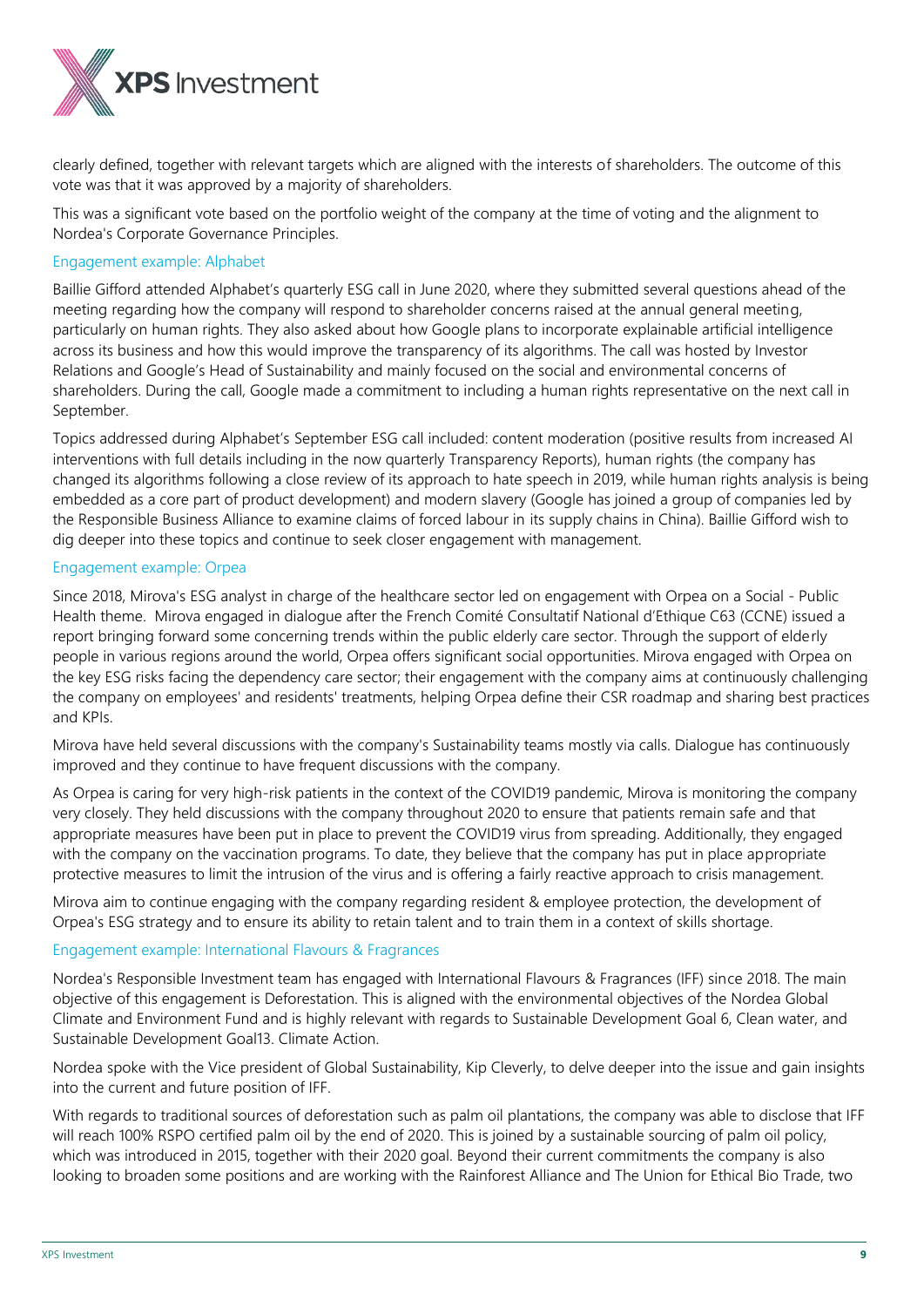

NGO's which focus on the impacts of sourcing on biodiversity among other things. The company will also be publishing new and updated policies and programs starting in 2021, which will take a more holistic approach to their deforestation commitments. Nordea encouraged the company to also expand their public policies to include the sourcing of soy given their future emphasis on the crop.

# Aon Managed Active Global Equity Fund

The Aon Managed Active Global Equity Fund, available as a self-select fund, invested in four underlying active equity funds and an underlying passive equity fund over the period.

The voting activity undertaken over the year for each underlying fund to 31 March 2021 is shown below:

| Underlying fund                          | % proposals voted | % votes cast against | % votes abstained |
|------------------------------------------|-------------------|----------------------|-------------------|
|                                          |                   | management           |                   |
| BNY Mellon Long-Term Global Equity Fund  | 100.0%            | 2.9%                 | 0.4%              |
| Baillie Gifford Global Alpha Growth Fund | 93.8%             | 2.4%                 | 0.7%              |
| Harris Associates Global Equity Fund     | 100.0%            | 5.0%                 | $0.0\%$           |
| Investec Global Dynamic Fund*            | 89.8%             | 10.2%                | 6.8%              |
| <b>BlackRock MSCI World Index Funds</b>  | 90.7%             | 7.3%                 | 0.7%              |

Source: Aon Investments Limited, Baillie Gifford, BlackRock, Walter Scott (BNY Mellon) & Harris Associates.

\*Fully disinvested from the Investec Global Dynamic Fund in November 2020 and hence data is provided to 31 December 2020.

# Voting example: Liberty Global

One example where Harris voted against management was in relation to executive officers' compensation at Liberty Global plc. Harris, along with c. 35% of shareholders, voted against management regarding its remuneration policy, as it believed the CEO's compensation was excessive and that half of it was time based, rather than performance based.

# Engagement example: CLP Holdings

An example of engagement over the period is an ongoing engagement with CLP Holdings regarding the reduction in its carbon footprint and improvement of governance structures around climate change. CLP has a large carbon footprint, due largely to the coal-fired power plants in its portfolio of generation assets. Walter Scott believe that the company will deliver very significant reductions in carbon emissions as it actively manages its portfolio towards zero- or low-carbon technologies. Walter Scott's engagement policy targets regular and constructive interactions with company management. As an example, Walter Scott recently wrote to the company outlining their views, proposals and questions and have since spoken to the management team on this subject several times.

Walter Scott have invested a significant amount of time analysing this portfolio and engaging with management on the company's carbon reduction targets. These have been important factors in Walter Scott's decision to maintain an investment in CLP. Encouraging developments to CLP's coal portfolio have been witnessed, with the CEO indicating that they're looking to exit one large coal plant in India and are in the process of working through the coal portfolio in China. Walter Scott expect this to be a multi-year process given the complexity of what is required and will continue to engage with CLP management going forward to monitor progress towards the objective.

# Aon Managed Active UK Equity Fund

The Aon Managed Active UK Equity Fund, available as a self-select fund invested in four underlying active equity funds and a passive underlying fund over the period.

The voting activity undertaken over the year for each underlying fund to 31 March 2021 is shown below: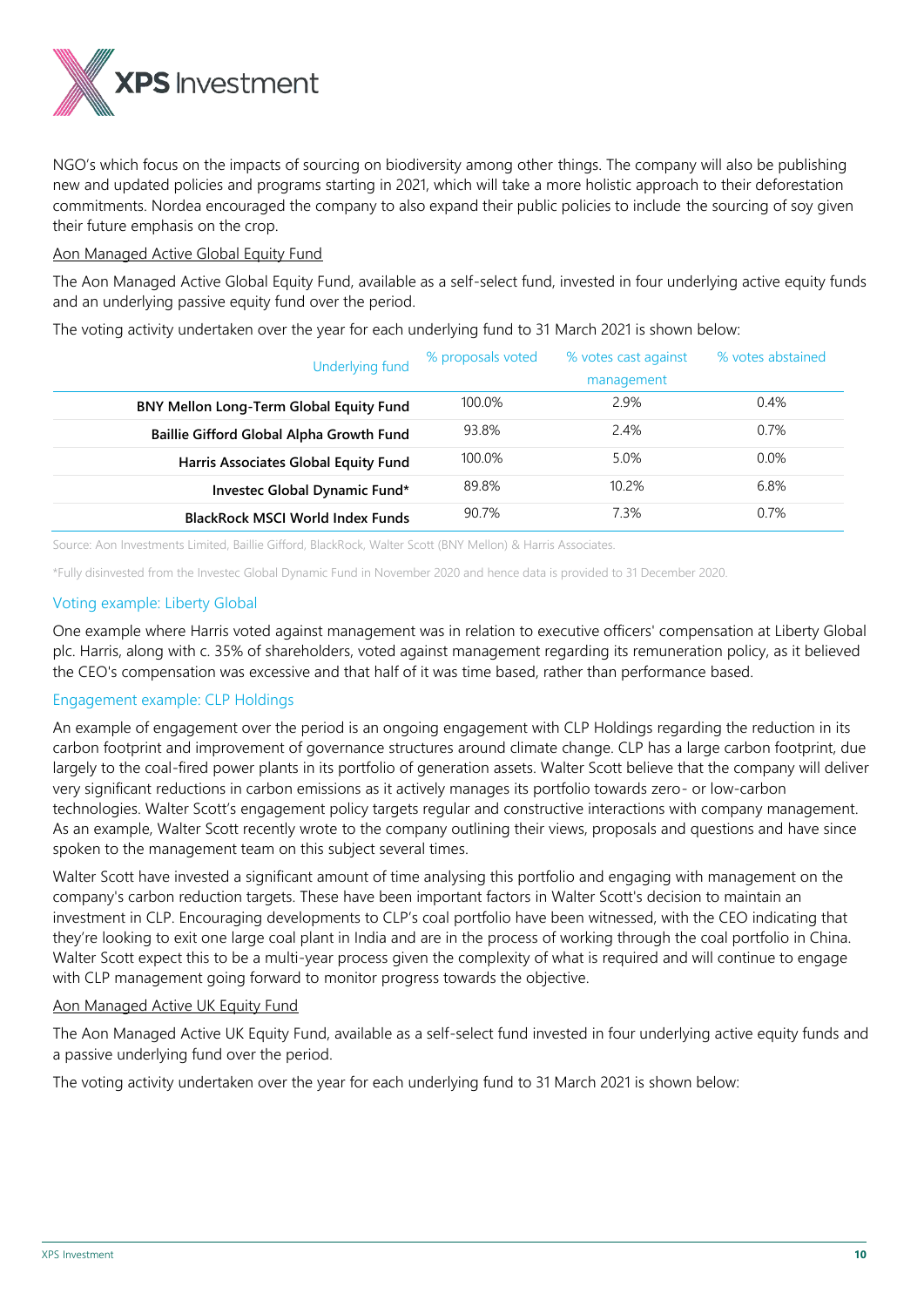

| Underlying fund                         | % proposals voted | % votes cast against<br>management | % votes abstained |
|-----------------------------------------|-------------------|------------------------------------|-------------------|
|                                         |                   |                                    |                   |
| <b>BlackRock UK Equity Optimum Fund</b> | 98.8%             | 5.4%                               | 2.0%              |
| Majedie UK Equity Fund                  | 97.4%             | 3.4%                               | 0.7%              |
| <b>Lindsell Train UK Equity</b>         | 94.0%             | $0.0\%$                            | 0.3%              |
| <b>BlackRock UK Equity Index Fund</b>   | 98.8%             | 5.4%                               | 1.9%              |

Source: Aon Investments Limited, BlackRock, Majedie & Lindsell Train.

#### Voting example: Tesco (June 2020)

An example where Majedie voted against management related to Tesco in June 2020. Majedie voted against the Remuneration Report and notified management of their intent to do so before the vote took place. Majedie believed that amendments to the performance element of the report had enabled a significant amount of the award to vest, whereas use of the original comparator group would have led performance to be below the threshold target.

In order to seek a way forward on the issue, Majedie requested that the company maintain the executive post-employment shareholding requirement at 100% of the guideline over two years, instead of one (this was as a result of the CEO and CFO being due to leave the company in subsequent months). Majedie felt this would be an important change and would make them more comfortable to support the report. The company was unable to agree to this change and consequently Majedie voted against the report. The Remuneration Report was voted against by a majority of votes. Majedie will continue to engage with Tesco on their remuneration policy.

#### Engagement example: Pearson

In Q3 2020, Lindsell Train engaged with Pearson to better understand the remuneration package offered to the proposed new CEO ahead of the shareholder vote. Lindsell Train concluded that they would vote for the remuneration package, as they believed that the overall package was fair, for a very strong candidate (the Manager is trusting the Board that this is the case), and also aligns interests, given the heavy co-investment element.

Lindsell Train further discovered that the business-as-usual remuneration is in line with the company's current policy, and that Pearson also proposed a co-investment policy which falls outside their usual approach and requires shareholder approval. The candidate will spend 300% of their salary to purchase Pearson shares to create immediate alignment with shareholders and the Company will also match the candidate's investment at a 2.5 to 1 ratio. Lindsell Train was satisfied with this.

# LGIM Ethical Global Equity Index Fund

The Trustee makes the LGIM Ethical Global Equity Index Fund available as part of the self-select fund range.

# Voting policy

LGIM make use of ISS's proxy voting platform to electronically vote and augment their own research and proprietary ESG assessment tools, but do not outsource any part of the strategic decisions. They have put in place a custom voting policy with specific instructions that apply to all markets globally, which seek to uphold what they consider to be minimum best practice standards all companies should observe. Even so, LGIM retain the ability to override any voting decisions based on the voting policy if appropriate, for example of engagements with the company have provided additional information.

The voting activity undertaken over the year to 31 March 2021 is shown below:

| <b>Fund</b>                      | % proposals voted | % votes cast against management | % votes abstained |
|----------------------------------|-------------------|---------------------------------|-------------------|
| LGIM Ethical Global Equity Index | 99.9%             | 16.0%                           | 0.3%              |
| Fund                             |                   |                                 |                   |
|                                  |                   |                                 |                   |

Source: Aon Investments Limited, LGIM.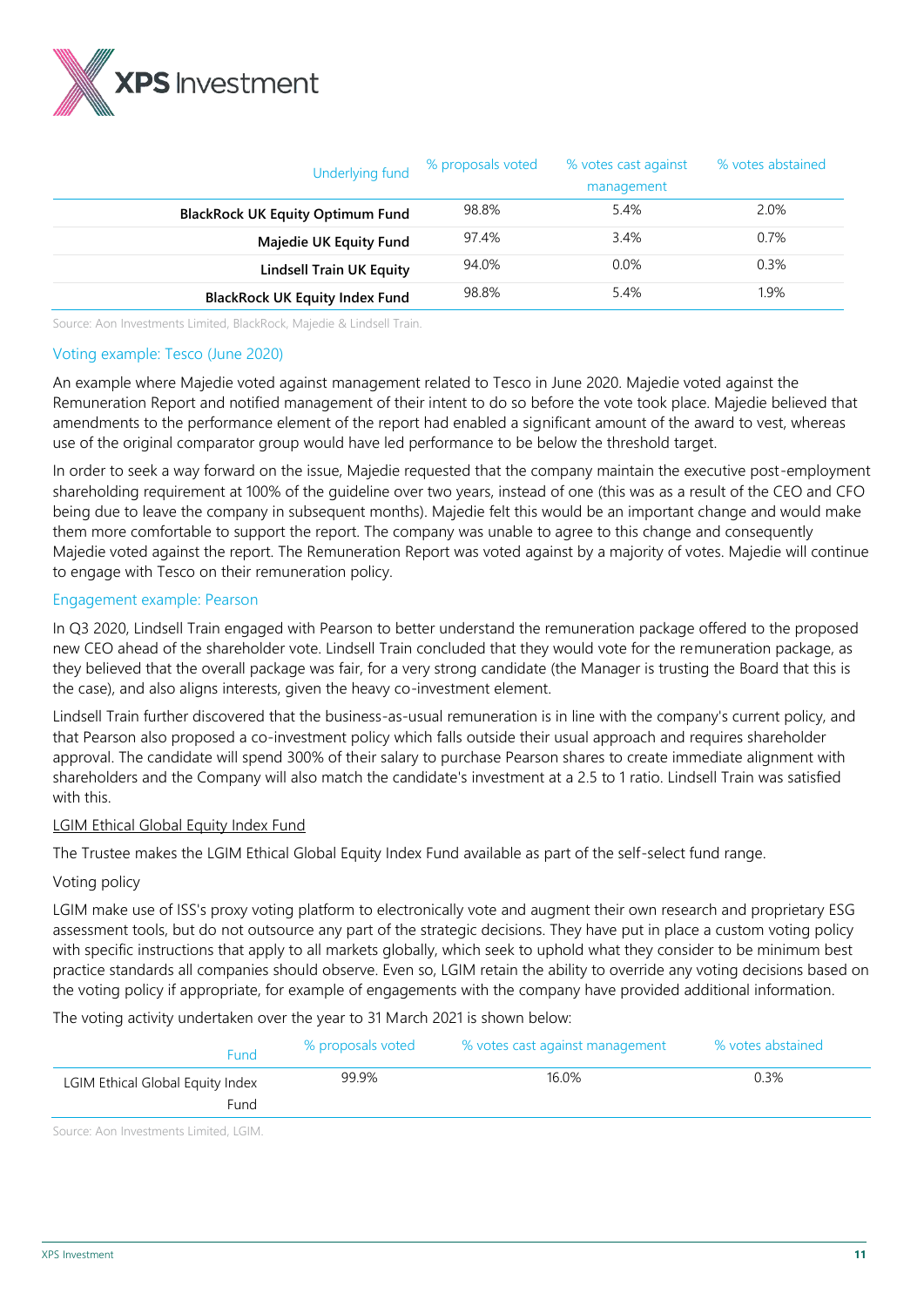

#### Engagement policy

LGIM has a six-step approach to its investment stewardship engagement activities, broadly these are:

- 1. Identify the most material ESG issues,
- 2.Formulate the engagement strategy,
- 3.Enhancing the power of engagement,
- 4.Public Policy and collaborative engagement,
- 5.Voting, and
- 6.Reporting to stakeholders on activity.

More information can be found on LGIM's engagement policy at: https://www.lgim.com/landg-assets/lgim/\_documentlibrary/capabilities/lgim-engagement-policy.pdf

Voting and engagement - Property and Infrastructure

Over the year, the Plan was invested in several funds which held exposure to property and infrastructure assets. AIL appoints a number of underlying asset managers to provide this exposure. The following section describes the voting behaviour, including examples of significant votes and engagement activity for the strategies that were in place for the majority of the reporting year.

# Aon Managed Retirement Pathway Funds, Aon Managed Property and Infrastructure Fund

The Aon Managed Retirement Pathway Funds (default strategy for some employer sections) and Aon Managed Property and Infrastructure Fund, available as a self-select fund, invested in three underlying property / infrastructure funds over the period. The BlackRock Global Property Securities Index Fund invests in listed property investments, the Legal & General Infrastructure Index Fund invests in listed infrastructure and the Threadneedle Pensions Property Fund invests directly in UK commercial property.

Both BlackRock and LGIM utilise third party proxy voting service providers (typically Institutional Shareholder Services ("ISS") and Glass Lewis) for various services such as providing vote recommendations or research in relation to the listed investments held.

The voting activity undertaken by BlackRock and LGIM in relation to the listed investments over the year to 31 March 2021 is shown below:

| <b>Underlying fund</b>                                    | % proposals<br>voted | against<br>management | % votes cast % votes abstained Aon Managed | Retirement<br><b>Pathway Funds</b> | Aon Managed<br>Property and<br>Infrastructure<br><b>Fund</b> |
|-----------------------------------------------------------|----------------------|-----------------------|--------------------------------------------|------------------------------------|--------------------------------------------------------------|
| <b>BlackRock Global Property Securities</b><br>Index Fund | 90.8%                | 4.6%                  | 0.4%                                       | Yes                                | Yes                                                          |
| LGIM Infrastructure Index Fund                            | 100.0%               | 18.2%                 | 0.1%                                       | Yes                                | Yes                                                          |

Source: Aon Investments Limited, BlackRock, LGIM.

#### Direct property investments

The Trustee appreciates that engagement activities within the direct property fund may be limited in comparison to other asset classes, such as equity and fixed income. Nonetheless, the Trustee expects ESG engagement to be integrated in its managers' investment approaches. The direct property manager (Threadneedle) is a signatory of the UN PRI and has adopted ESG policies across its investments. Threadneedle takes an approach to real estate whereby they strive to understand the risks posed within the asset class and focus on mitigating these during the lifecycle of the projects. This can be done through property management, refurbishment, building improvements and strategic asset management.

A key topic of engagement continues to the significant impact of Covid-19 on companies' ability to operate. Threadneedle's approach to active stewardship remains unchanged: Threadneedle continues to engage with companies to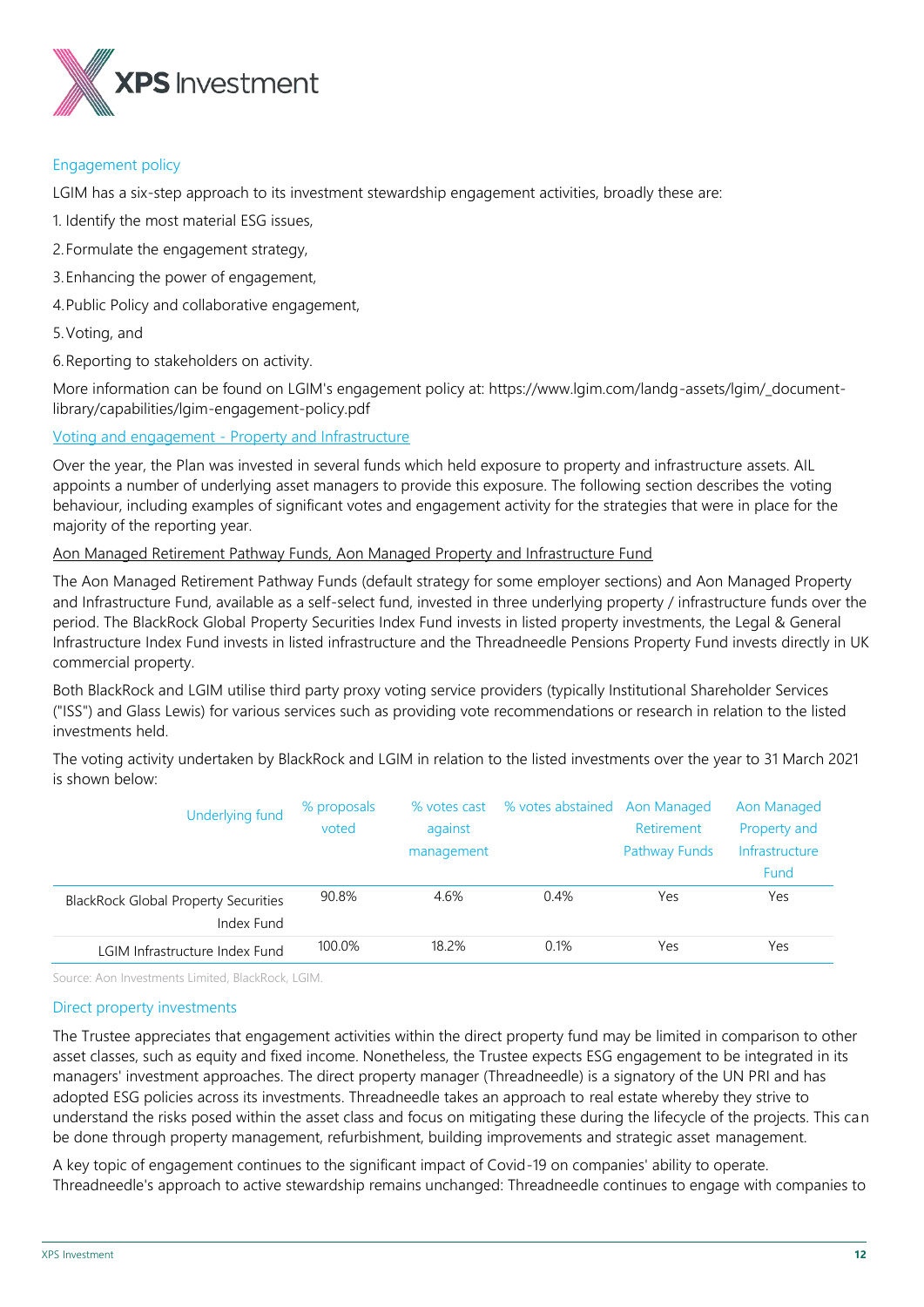

better understand their management of financial and non-financial risks and how they generate sustainable long-term returns. Companies' response to and management of Covid-19 will be a core part of this analysis going forward.

#### Engagement - Fixed Income

Over the year, the Plan invested in nine funds, including the default strategy, which held exposure to fixed income. AIL appoints a number of underlying asset managers to provide this exposure.

While equity managers may have more direct influence on the companies they invest in, fixed income managers are also increasingly influential in their ability to encourage positive change. The Trustee also acknowledges that the concept of stewardship may be less applicable with respect to some of its fixed income investments, particularly for government bonds.

# Aon Managed Retirement Pathway Funds, Aon Managed Diversified Asset Fund, Aon Managed Bond Phase Fund and Aon Managed Liquidity Fund

The Aon Managed Retirement Pathway Funds (the default) invested in six underlying actively managed fixed income funds over the period. The Aon Managed Retirement Pathway Funds also invested in several passively managed fixed income strategies, including both corporate bonds and government bonds, and a fund that provides exposure to short dated money market assets.

The Aon Managed Bond Phase Fund (available as a self-select fund) invested in six underlying actively managed fixed income funds over the period. The Aon Managed Bond Phase Fund also invested in a passively managed fixed income strategy.

The Aon Managed Diversified Asset Fund (available as a self-select fund) invested in five underlying actively managed fixed income funds. These funds also invested in several passively managed fixed income strategies and a fund that provides exposure to short dated money market assets.

The Aon Managed Liquidity Fund (available as a self-select option) invested in a single underlying fund that provided exposure to short dated money market assets.

Further detail is provided in the table below.

| Underlying manager                   | Aon Managed<br><b>Retirement Pathway</b> | Aon Managed<br><b>Diversified Asset</b> | Aon Managed Bond<br>Phase Fund | Aon Managed<br><b>Liquidity Fund</b> |
|--------------------------------------|------------------------------------------|-----------------------------------------|--------------------------------|--------------------------------------|
|                                      | <b>Funds</b>                             | <b>Fund</b>                             |                                |                                      |
| BlackRock (two active strategies)    | Yes                                      | Yes                                     | Yes                            | No.                                  |
| BlackRock (passive corporate bonds)  | Yes                                      | Yes                                     | Yes                            | No.                                  |
| BlackRock (passive government bonds) | Yes                                      | Yes                                     | No.                            | No.                                  |
| BlackRock (cash)                     | Yes                                      | Yes                                     | No.                            | Yes                                  |
| Insight (active strategy)            | Yes                                      | No.                                     | Yes                            | No.                                  |
| LGIM (annuity matching bonds)        | Yes                                      | No.                                     | No.                            | No                                   |
| Ninety One (active strategy)         | Yes                                      | Yes                                     | Yes                            | No.                                  |
| PIMCO (active strategy)              | Yes                                      | Yes                                     | Yes                            | No.                                  |
| T-Rowe Price (active strategy)       | Yes                                      | Yes                                     | Yes                            | No.                                  |

Source: Aon Investments Limited.

# Aon Managed Core Retirement Pathway Funds, Aon Managed Core Diversified Asset Fund and Aon Managed Core Bond Phase Fund

The Aon Managed Core Retirement Pathway Funds (available as self-select funds) invested in several passively managed fixed income strategies, including both corporate bonds and government bonds, over the period. The Aon Managed Core Retirement Pathway Funds also invested in a fund that provides exposure to short dated money market assets.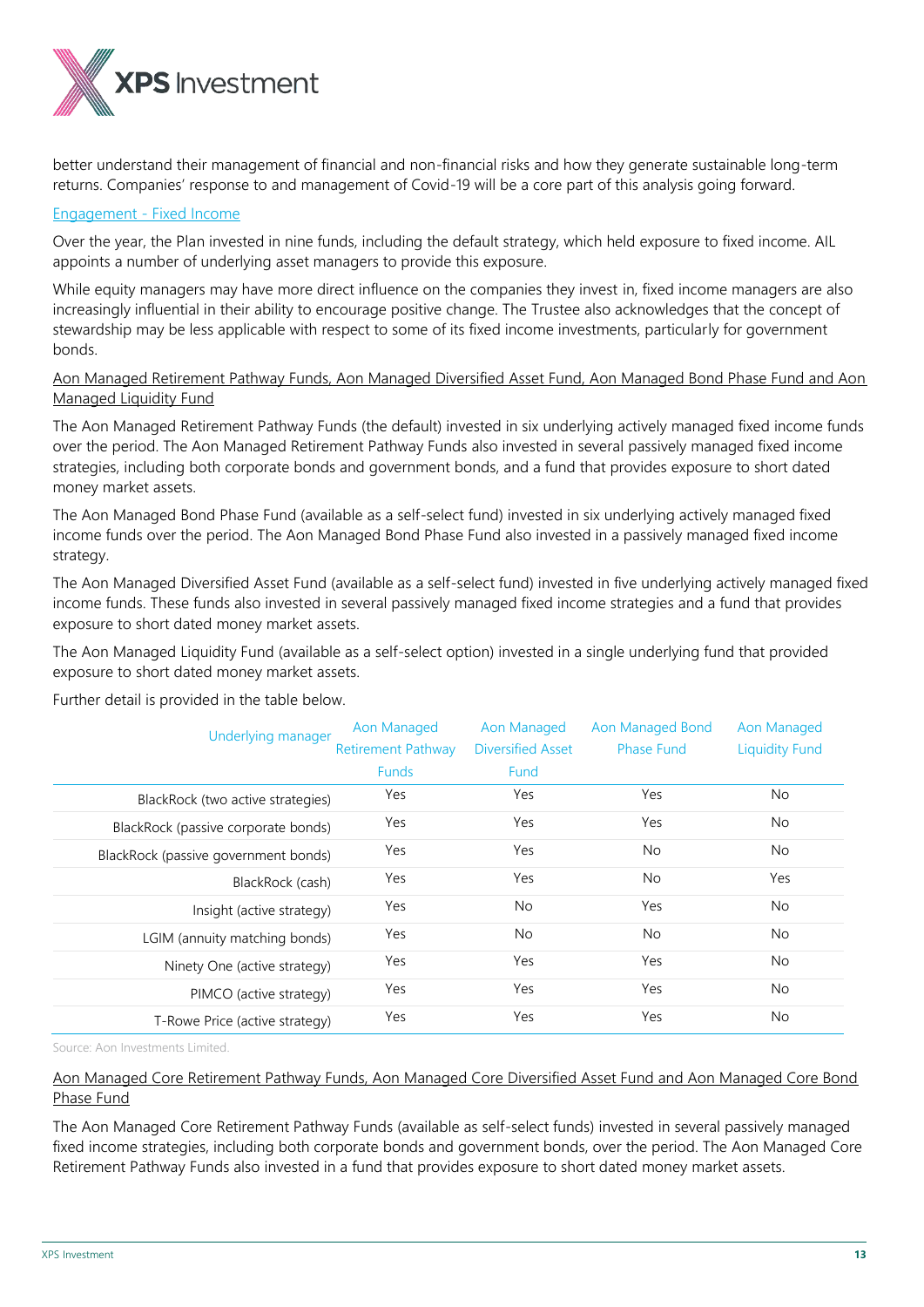

The Aon Managed Core Diversified Asset Fund and Aon Managed Core Bond Phase Fund (both available as self-select funds) invested in a single passively managed fixed income strategy.

Further detail is provided in the table below.

| Underlying manager                   | Aon Managed Core<br><b>Retirement Pathway</b><br><b>Funds</b> | Aon Managed Core<br>Diversified Asset Fund | Aon Managed Core<br><b>Bond Phase Fund</b> |
|--------------------------------------|---------------------------------------------------------------|--------------------------------------------|--------------------------------------------|
| BlackRock (passive corporate bonds)  | Yes                                                           | Yes                                        | Yes                                        |
| BlackRock (passive government bonds) | Yes                                                           | No.                                        | No                                         |
| BlackRock (cash)                     | Yes                                                           | No.                                        | No                                         |

Source: Aon Investments Limited.

# Aon Managed Long Term Inflation Linked Fund and Aon Managed Pre-Retirement Bond Fund

The Aon Managed Long Term Inflation Linked Fund invested in an underlying passively managed government bond fund over the period. The underlying fund invested solely in government bonds. The Aon Managed Pre-Retirement Bond Fund invested in an underlying fund that aims to match changes in the cost of purchase a level annuity at retirement. To achieve this, the underlying fund invests in a mixture of government and corporate bonds.

# Engagement example: Exxon

An example of an engagement by BlackRock was that with Exxon, a multi-national oil and gas company. In BlackRock's discussion with the company, they discussed several engagement topics including governance structure, corporate strategy, environmental risks and opportunities. Discussions also covered Exxon's approach to the European regulatory environment, their views on electric vehicle penetration as a risk to their business, and their risk management in relation to physical climate change risks.

BlackRock have stated that their ongoing dialogue with Exxon has been largely constructive and effective, however, there have also been areas where the company wasn't adequately responsive to shareholder feedback. As a result, BlackRock voted against the re-election of the lead independent director; this was due to the company's lack of progress on climaterelated disclosures. Furthermore, BlackRock supported a shareholder proposal seeking a report on the extreme weather resilience of certain operations. This is consistent with BlackRock's view to first engage with companies on their concerns and to subsequently hold directors accountable if those concerns are not sufficiently addressed.

BlackRock anticipate further dialogue with the board and management of Exxon and remain optimistic that their recommendations to enhance governance and transparency will lead to additional positive future outcomes.

# Voting and engagement - Multi-Asset

Over the year, the Plan was invested in a fund which held exposure to multiple asset classes including equities and fixed income, including the default strategy. AIL appoints a number of underlying asset managers to provide this exposure. The following section describes the voting behaviour, including examples of significant votes and engagement activity for the funds that were in place for the majority of the reporting year.

# Aon Managed Retirement Pathway Funds (the default) and Aon Managed Diversified Asset Fund

The Aon Managed Retirement Pathway Funds (the default) and Aon Managed Diversified Asset Fund (available as a selfselect fund) invested in an actively managed multi-asset fund over the period. The BlackRock Market Advantage Fund invests in equities alongside a range of other asset classes including fixed income, property and commodities.

BlackRock uses third party proxy voting service providers (typically Institutional Shareholder Services ("ISS") and Glass Lewis) for various services such as providing vote recommendations or research in relation to the listed investments held.

The voting activity undertaken by BlackRock over the year to 31 March 2021 is shown below: